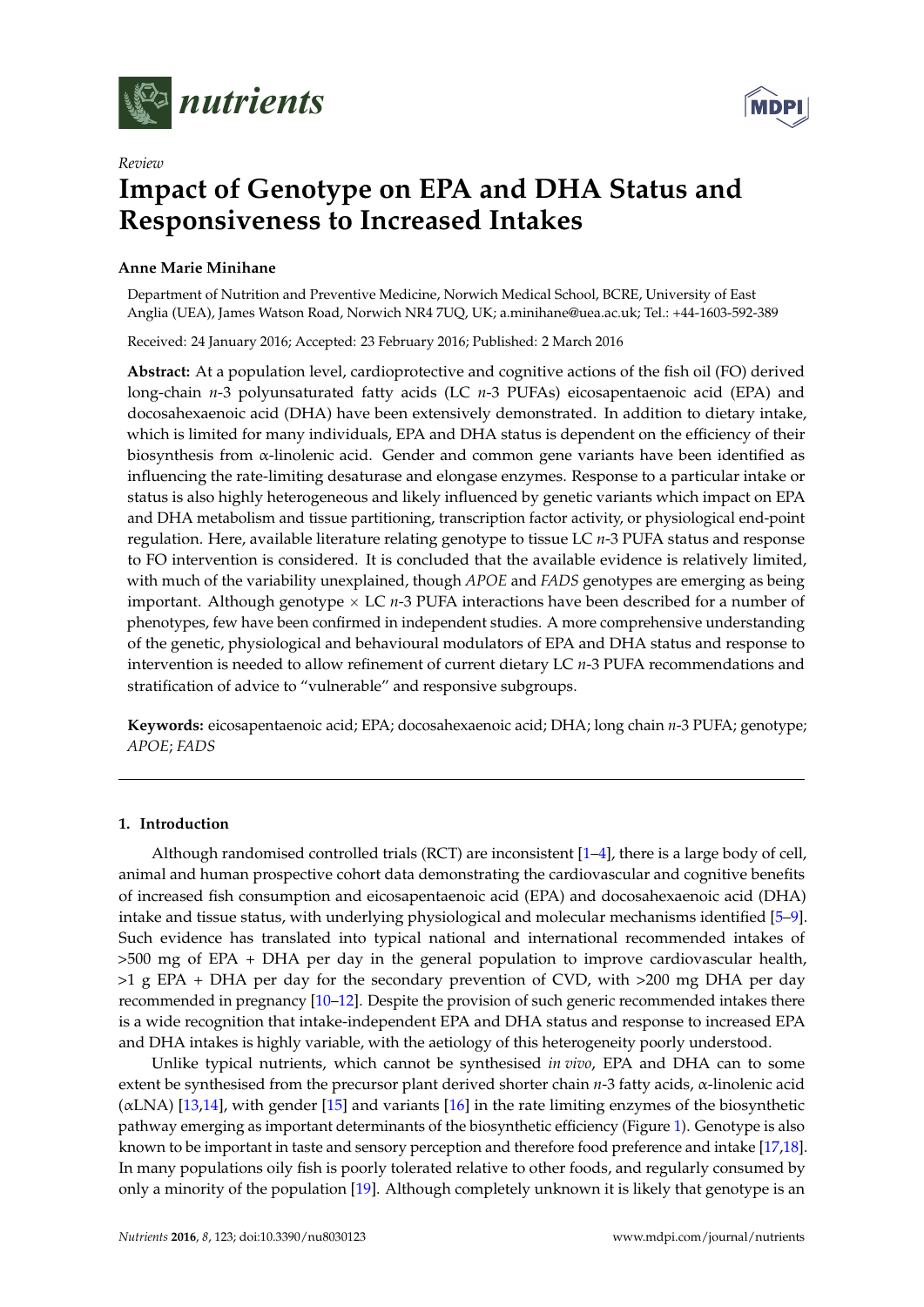important modulator of oily fish taste sensitivity and consumption and therefore EPA and DHA intake. important modulator of oily fish taste sensitivity and consumption and therefore EPA and DHA Once consumed the absorption of EPA and DHA, their subsequent tissue and cellular partitioning, and their oxidation or metabolism into lipid derived bioactivities, is variable and likely genotype dependent. Finally the impact of a particular tissue/cell EPA and DHA (or their metabolite) status on cell signalling, physiological processes and ultimately health biomarkers or clinical end-points will also be modulated be numerous variants in genes encoding, fatty acid responsive transcription factors and other cell signalling molecules and their physiological targets.

<span id="page-1-0"></span>

**Figure 1.** Overview of the potential of genotype to influence EPA and DHA status and responsiveness. **Figure 1.** Overview of the potential of genotype to influence EPA and DHA status and responsiveness.

There are numerous single reports in the literature of the impact of individual gene variants on There are numerous single reports in the literature of the impact of individual gene variants on LC *n-*3 PUFA responsiveness. Rather than attempt to be exhaustive and report on all of these findings, the majority of which require confirmation in independent studies, the review will largely focus on the majority of which require confirmation in independent studies, the review will largely focus on a select number of genes and genotypes which have been relatively consistently shown to regulate a select number of genes and genotypes which have been relatively consistently shown to regulate EPA and DHA status or responsiveness. Such genotypes may in the future be useful in the targeting EPA and DHA status or responsiveness. Such genotypes may in the future be useful in the targeting of of specific EPA and DHA recommendations towards individuals likely to be deficient and responsive. specific EPA and DHA recommendations towards individuals likely to be deficient and responsive.

# **2. Genetic Determinants of EPA and DHA Biosynthesis and Status 2. Genetic Determinants of EPA and DHA Biosynthesis and Status**

Familial aggregation analysis indicates that 40%–70% of (red blood cell (RBC)) fatty acid status Familial aggregation analysis indicates that 40%–70% of (red blood cell (RBC)) fatty acid status is heritable [20]. In the Framingham Heart Study, 73% of the variability in the RBC omega‐3 index is heritable [\[20\]](#page-7-3). In the Framingham Heart Study, 73% of the variability in the RBC omega-3 index (EPA + DHA as a % total of total fatty acids (FA)) was explained by participant characteristics added (EPA + DHA as a % total of total fatty acids (FA)) was explained by participant characteristics added to the regression model, which included heritability (24%), EPA + DHA intake (25%), and fish oil to the regression model, which included heritability (24%), EPA + DHA intake (25%), and fish oil supplementation (15%) [21]. supplementation (15%) [\[21\]](#page-7-4).

The endogenous synthesis of the LC PUFA, arachidonic acid (AA), and EPA/DHA occurs mainly The endogenous synthesis of the LC PUFA, arachidonic acid (AA), and EPA/DHA occurs mainly in the liver in humans, via a common series of desaturation and elongation reactions (Figure [2\)](#page-2-0), delta‐5 desaturase (D5DS) and delta‐6 desaturase (D6DS) encoded by *FADS1* and *FADS2* genes with delta-5 desaturase (D5DS) and delta-6 desaturase (D6DS) encoded by *FADS1* and *FADS2* genes representing major regulatory steps. This pathway is the main source of tissue EPA and DHA in those who consume little or no seafood or fish oil supplements. The efficiency of the pathway is inherently low in humans, with an estimated conversion of  $\alpha$ LNA to EPA of 0.2%–6% and <0.1% for DHA [\[13\]](#page-6-6), and therefore any changes in bioconversion efficiency have potentially large impacts on LC PUFA status.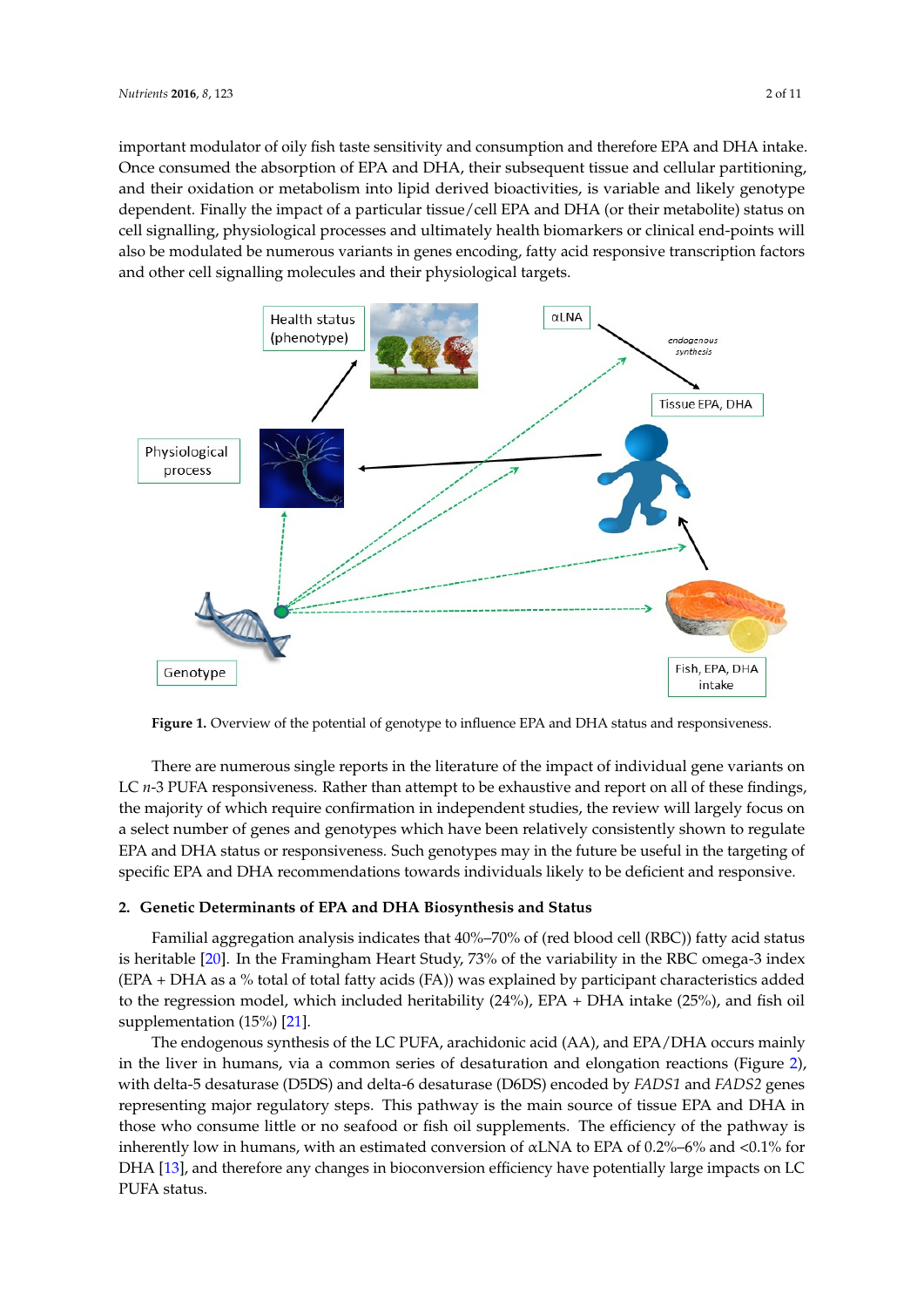<span id="page-2-0"></span>

**Figure 2.** Long chain polyunsaturated fatty acid biosynthetic pathway. **Figure 2.** Long chain polyunsaturated fatty acid biosynthetic pathway.

The *FADSs* genes located as a head-to-head cluster on chromosome 11 (11q12.2-q13.1) [\[22\]](#page-7-5) are highly polymorphic with 4391 variants, predominately single nucleotide polymorphisms (SNP), described in the *National Center for Biotechnology Information* dbSNP database [\[23\]](#page-7-6), 217 of which are missense resulting in amino acid changes in the D5DS and D6DS proteins. In 2006, 18 SNPs in the gene cluster were genotyped in 727 adults in the *German Centre of the European Community Respiratory Health Survey* [\[24\]](#page-7-7). All haplotypes (grouping of variants) which included the minor alleles were and *n*‐3 docosapentaenoic acid (DPA), with no significant impact on DHA or *n*‐6 DPA evident. A 5‐ associated with increases in αLNA and linoleic acid (LA) and decreases in γ-linolenic acid, AA, EPA  $\sim$ and *n*-3 docosapentaenoic acid (DPA), with no significant impact on DHA or *n*-6 DPA evident. A 5-locus haplotype explained 27.7%, 5.2% and 1.4% of the variability in AA, EPA and DHA levels respectively. Interestingly this haplotype was associated with a greater than 50% lower incidence of the chronic inflammatory conditions atopic eczema and allergic rhinitis, which may be due to the lower availability of AA for cyclooxygenation to the strong pro-inflammatory 2-series prostaglandins and 4-series leukotrienes. Over the last decade, and taking a similar candidate gene approach, these initial observations of the association between *FADS1-FADS2* SNPs and haplotypes and D5DS and D6DS activities, plasma, tissue and breast milk fatty acid composition and the incidence of diseases with chronic inflammatory components have been confirmed in subsequent studies [\[25](#page-7-8)[–32\]](#page-7-9). In the DHA status during pregnancy influences infant growth and development, with breast feeding *Verona Heart Study,* a strong association with coronary artery disease was evident, with an incidence of ARA, EPA, *n*‐3 DPA and DHA in individuals homozygous for *FADS1‐FADS2* minor alleles [30]. In 84% *versus* 66% in individuals with 6–7 *versus* 2–3 risk alleles [\[27\]](#page-7-10).

DHA status during pregnancy influences infant growth and development*,* with breast feeding generally recommended till at least 6 month post-partum. Xie *et al.*, demonstrated lower breast milk ARA, EPA, *n*-3 DPA and DHA in individuals homozygous for *FADS1-FADS2* minor alleles [\[30\]](#page-7-11). In Danish infants the impact of breast feeding, fish intake and *FADS* genotype on RBC DHA status at 9 m and 3 years of age was assessed [\[33\]](#page-7-12). Collectively these variables explained 25% of the variation in status at 9 m (mean DHA of 6.6% of total FA%). Homozygous carriers of the minor allele of rs1535 had allele relative to five, highlighting the importance of *FADS* genotype on infant DHA status against a background of limited intake. In the *Koala Birth Cohort* the observation of an association between low a DHA increase of 1.8 FA% whereas minor allele carriers of rs174448 and rs174575 had a decrease of 1.1 and 2.0 FA%, relative to the wild-type genotype. Interestingly further analysis indicated that about a<br>-50 g fish intake would be needed to mitigate the impact of having only two DHA "raising" allele relative to five, highlighting the importance of *FADS* genotype on infant DHA status against a background of limited intake. In the *Koala Birth Cohort* the observation of an association between low maternal DHA intake with a reduced birth weight only in *FADS* minor allele carriers [\[34\]](#page-8-0), again reinforces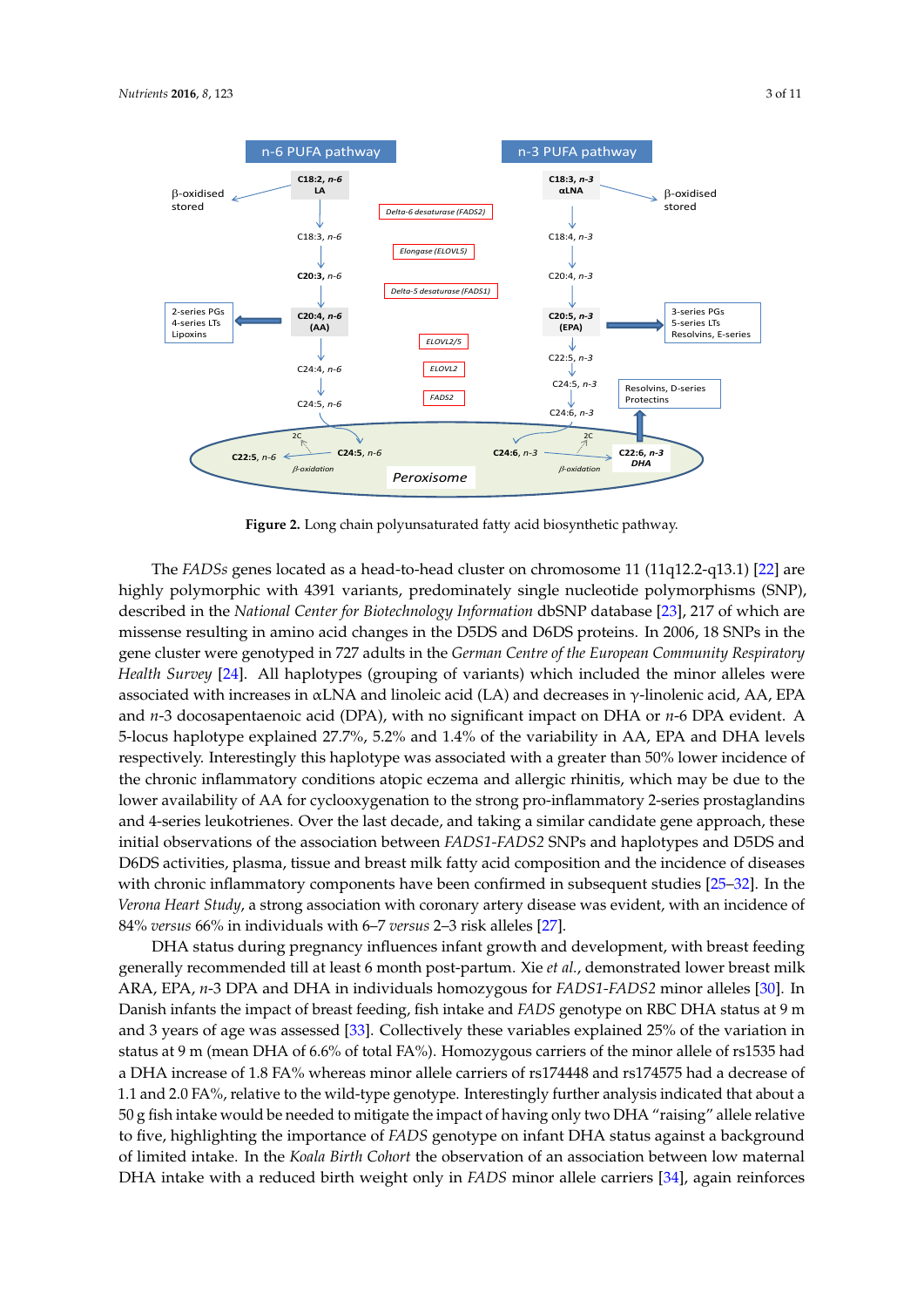the importance of DHA intake in maternal-infant nutrition against a *FADS* genotype background associated with reduced endogenous synthesis.

Along with candidate gene approaches, untargeted unbiased genome wide association study (GWAS) has approaches have also identified the *FADS1-3* and also *elongase* (*ELOVL)* genes, as being associated with LC PUFA status [\[35](#page-8-1)[–38\]](#page-8-2). In five population-based cohorts comprising approximately 900 individual, and consistent with the initial observation of Schaeffer *et al.*, published in 2006 [\[24\]](#page-7-7), variant alleles of *FADS1* and *FADS2* were associated with higher levels of αLNA and lower levels of EPA and DPA, with variant alleles of *ELOVL2* associated with higher EPA and DPA and lower DHA, suggesting a decreased elongation of DPA to DHA [\[35\]](#page-8-1). *ELOVL2* encodes elongase 2 which is critical in the elongation of DPA to DHA [\[39\]](#page-8-3) (Figure [2\)](#page-2-0) The associations were independent of fatty fish intake, with an absence of interaction consistent with the *Koala Birth Cohort* who observed similar slopes of plasma EPA and DHA in those with 0, 1 or 2 minor *FADS1-FADS2* alleles [\[40\]](#page-8-4).

GWAS have highlighted the physiological significance of variation in the *FADS* locus, with associations with plasma total cholesterol (TC), LDL-cholesterol (LDL-C), triglycerides (TG) and PUFA composition reported [\[36,](#page-8-5)[41,](#page-8-6)[42\]](#page-8-7). In a recent GWAS analysis to investigate genetic signatures of diet and climate adaptation in Greenland Inuits, who have a high LC *n*-3 PUFA intake, *FADS* was the strongest locus associated with height, weight, growth hormone regulation and membrane fatty acid composition [\[43\]](#page-8-8).

In addition to observational analysis, the impact of *FADS* variants on response to EPA and DHA supplementation has been examined. In the *MARINA* RCT, the *FADS* rs174537 genotype interacted with treatment to determine D5DS activity; however no genotype  $\times$  treatment interaction was evident for RBC EPA% and DHA%, which the authors suggested may be due to insufficient power [\[44\]](#page-8-9). In the same RCT *ELOVL2* gene SNPs did emerge as modulators of the TG response. After the 1.8 g/day dose, minor allele carriers had approximately 30% higher proportions of EPA and 9% higher DHA than non-carriers [\[45\]](#page-8-10).

Although *FADS* and *elongase* variants have emerged as strong determinants of LC *n*-3 PUFA and some information is available as to factors which may modulate genotype-fatty acid status [\[46\]](#page-8-11) granularity is still lacking regarding the relative effect size in various populations and the likely influences of factors such as ethnicity and habitual intake on the penetrance of genotype. Furthermore in the studies reported thus far associations between a large number of individual SNPs in *FADS* and *elongases* genes and fatty acid status and "health" outcomes have been observed many of which exist in a highly preserved linkage disequilibrium (LD) block and therefore co-inherited. The question remains as to which are the actual functional SNPs and what is the molecular aetiology of the effect of the variant on EPA and DHA status. In a recent seminal paper, Wang and co-workers conducted an analysis of the association between six *FADS* SNPs and the lipidomic profile, *FADS1-3* gene expression and protein levels in 154 human liver samples All six allele were associated with *FADS1* but not *FADS2* and 3 gene expression and also FADS1 protein levels, indicating *FADS 1* is the causal gene [\[38\]](#page-8-2). Furthermore they identified that among 42 highly linked SNPs, 29 were in the transcription factor (TF) binding sites of the locus. Although it is unclear exactly which SNP(s) is causal for the altered FADS1 gene function, and the exact nature of how the SNP influences TF interaction with *FADS1*, such mechanistic insights add considerable credibility to the observed association between *FADS* and EPA and DHA. Further such work will lead to the identification of the most significant variant(s) which could be used to, identify individuals at risk of compromised EPA and DHA status, and target recommendations for additional intakes.

#### **3. Impact of** *APOE* **Genotype on EPA and DHA Status and the Response to Fish Oil Intervention**

Apolipoprotein E, first described as a component of circulating lipoproteins and a modulator of their metabolism [\[47,](#page-8-12)[48\]](#page-8-13), has subsequently been identified as the main lipid transporter in the central nervous system (CNS). Two missense SNPs in the *APOE* gene on chromosome 19, result in three apoE protein isoforms, namely apoE2, apoE3 and apoE4 which are distinguished by cysteine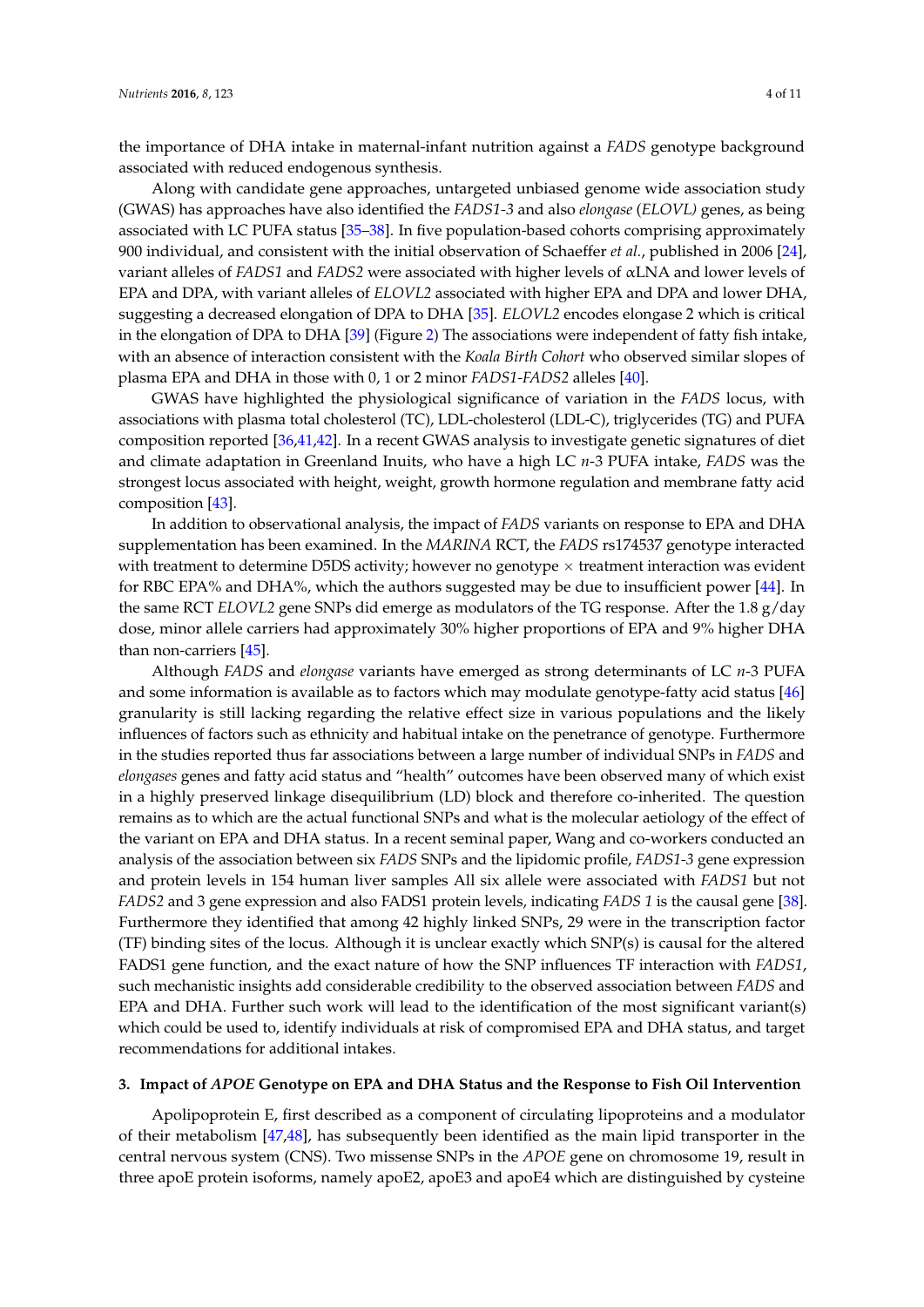to arginine substitutions at positions 112 and 158 in the protein: apo2 contains cysteine at both positions, apoE3 contains cysteine at 112 and arginine at 158, with apoE4 containing arginine at both sites [\[47,](#page-8-12)[49\]](#page-8-14). Although not in the receptor or lipid binding regions, the amino changes influence salt bridge formation between the *N*- and *C*-terminals domains of the protein which have profound impacts on receptor biding activities, lipoprotein preference and apoE stability and ultimately tissue protein concentrations [\[49\]](#page-8-14). *APOE4* carriers have been inconsistently shown to be at higher risk of cardiovascular diseases [\[50,](#page-8-15)[51\]](#page-8-16), with a variable penetrance attributed to modifiers such as, saturated fat [\[52\]](#page-9-0) and cholesterol [\[53\]](#page-9-1) intakes, and smoking status [\[54\]](#page-9-2). *APOE* genotype has emerged as the strongest identified common genetic predictor of longevity [\[55](#page-9-3)[,56\]](#page-9-4). In the Genetics of Healthy Ageing Study, the prevalence of the *APOE4* allele was 6.8% in nonagenarians (90–99 years old), compared to 12.7% in matched control (55–75 years old), with *APOE4* carriers having a 50% lower chance (odds ratio (OR) = 0.48, 95% CI, 0.42–0.55) of reaching age 90 years compared to non-*APOE4* carriers [\[55\]](#page-9-3).

This reduced longevity reflects the effect of genotype on risk of age-related cognitive decline and Alzheimer's disease (AD), with *APOE3/E4* (20% Caucasians) and *APOE4/E4* (1%–2% Caucasians) individuals at approximately 4- and 15-fold increased risk of AD with a 10–20 years earlier age of onset [\[57\]](#page-9-5). Numerous potential mechanisms have been proposed to explain this association with

cardiovascular and cognitive health, including an impact of *APOE* genotype on LC *n*-3 PUFA status and response of risk biomarkers to LC *n*-3 PUFA intakes. Brain tissue is highly enriched in DHA, indicating its essentiality to neuronal function. Although not investigated prospectively or as a primary study aim, a limited number of human studies have retrospectively reported that the cognitive benefits associated with DHA/fish intake were absent or lower in *APOE4* carriers [\[58](#page-9-6)[–60\]](#page-9-7). For example in the *Cardiovascular Health Cognition Study*, Huang and co-workers reported that in the cohort as a whole consumption of oily fish more than twice per week was associated with a reduction in risk of AD by 41%, but stratification by *APOE* showed this effect to be selective to those without the *APOE4* allele [\[55\]](#page-9-3). Supplementation with DHA for 18 m did not slow the rate of cognitive decline in patients with mild to moderate Alzheimer disease [\[59\]](#page-9-8). Retrospective subgroup analysis indicated some cognitive benefits in non-*E4* carriers consistent with the epidemiological data. Variability in LC *n*-3 PUFA metabolism according to *APOE* genotype is likely to partly explain the differential cognitive response to increased DHA intake and status. In the *Three-City Cohort* of older adults, plasma EPA and DHA proportions did not differ according to *APOE* genotype but the association between fish consumption and plasma DHA was weaker in *APOE4* carriers. This is consistent with the *SATGENE* intervention, in which participants were prospectively recruited by *APOE* genotype. Following supplementation with DHA (3.5 g per day) for 8 weeks, a 21% lower plasma phospholipid DHA enrichment was observed in overweight *APOE3/E4* relative to *APOE3/E3* individuals [\[61\]](#page-9-9). *APOE4* carriers have lower plasma concentrations of apoE, which is in part attributed to lower hepatic apoE recycling, and apoE4 is preferentially associated with VLDL rather than HDL, with the opposite true for apoE3 [\[62\]](#page-9-10). Hence, although the aetiology of differential cognitive and plasma DHA responses to changes in DHA intake is currently poorly understood these *APOE* mediated differences in overall protein concentrations and lipoprotein partitioning together with a higher  $\beta$ -oxidation of DHA and lower brain uptake of a (14C)-DHA uptake associated with the *APOE4* allele [\[63](#page-9-11)[,64\]](#page-9-12), are likely to be involved.

Brain DHA is sourced from the systemic circulation with transport across the BBB involving a number of traditional members of the LDL-receptor family which use apoE as a ligand [\[65\]](#page-9-13), along with the recently identified Mfsd2a [\[66\]](#page-9-14). The impact of *APOE* genotype on the expression and function of these transporters is currently unknown.

Although not fully consistent *APOE* genotype has also been shown to influence the plasma lipid response to EPA and DHA intervention, with indications of greater responsiveness in *APOE4* carriers, which may in part reflect the above described impact of genotype on fatty acid partitioning or the higher baseline LDL-C and TG evident in *APOE4* individuals [\[67–](#page-9-15)[72\]](#page-10-0). In the *SATGENE* intervention a genotype ˆ diet interaction was evident for plasma TG, with 17% and 30% decreases in *APOE3/E3*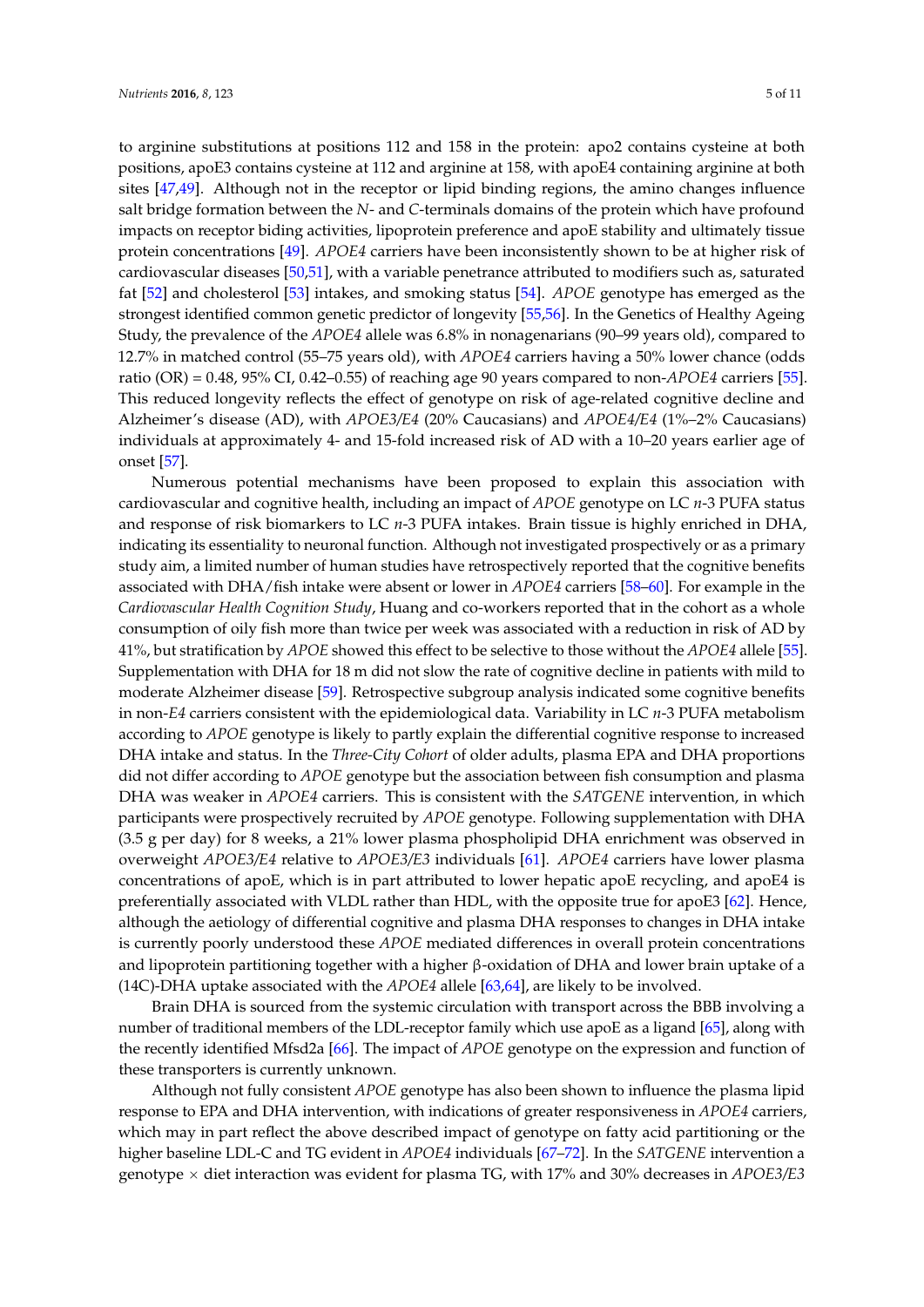and *APOE3/E4* individuals after the high fat-high saturated fat-DHA relative to the low-fat diet [\[67\]](#page-9-15). A greater LC *n*-3 PUFA induced increase in adipose tissue lipoprotein lipase expression may in part explain the greater TG lowering in *APOE4* carriers [\[73\]](#page-10-1), with endothelial associated LPL being the main enzyme responsible for the hydrolysis of circulating TG-rich lipoproteins. There is some earlier evidence of a borderline significant LDL-cholesterol raising effect of DHA in *APOE4* carriers in those with modest hypertrigylceridaemia [\[71\]](#page-10-2) which was not evident in later studies in normolipdaemic individuals [\[67\]](#page-9-15) or using more moderate intervention doses [\[68\]](#page-9-16). In a cross-sectional analysis in 137,000 individuals Harris *et al.*, observed no association between RBC omega-3 index and plasma LDL-C concentrations [\[69\]](#page-9-17).

# **4. Genetic Variability and the Triglyceride Response to EPA and DHA**

Elevated fasting and postprandial TGs are highly clinically significant CVD risk factors, of ever increasing prevalence, due to their strong association with adiposity and a loss if insulin sensitivity [\[74\]](#page-10-3). Perhaps the best described effect of EPA and DHA supplementation is its hypotrigylceridaemic actions, with the *American Heart Association* recommending intakes of 2–4 g per day as a TG lowering strategy [\[12\]](#page-6-5). But the TG response to increased EPA and DHA intakes is highly variable. In the *FINGEN* trial, although an overall significant impact of intervention was observed, no TG lowering was evident in 118 out of 312 participants in response to the higher dose [\[68,](#page-9-16)[75\]](#page-10-4). As yet the genetic basis for this variable TG response is poorly understood. In addition to *APOE* and *FADS* genotype described above effects of variants in a number of genes involved in fatty acid metabolism and in LC *n*-3 responsive transcription factors have been described [\[27,](#page-7-10)[76](#page-10-5)[–80\]](#page-10-6), the majority of which have not yet been confirmed in independent studies. For example in the 208 adults in the *Quebec City* Cohort, who were supplemented with  $\sim$ 3 g EPA + DHA per day, SNPs in two lipogenic genes, namely *ATP citrate lyase* (*ACLY*) and *acetyl-CoA carboxylase* (*ACACA*) explained 8% of the TG response [\[76\]](#page-10-5). In the same cohort and using an untargeted GWAS approach, SNP frequencies were compared in responders and non-responders. Although no SNP were identified using the calculated threshold for statistical significance ( $p < 1.87 \times 10^{-8}$ ), 13 variants emerged using a more lenient statistically suggestive  $p$  value ( $p < 1 \times 10^{-5}$ ). A genetic risk score (GRS) constructed using these SNPs explained 22% of the variation in the TG response to supplementation, with this GRS explaining a much more modest proportion of variation in the TG response in the confirmatory *FINGEN* cohort [\[81\]](#page-10-7).

## **5. Closing Remarks**

Dietary recommendations typically suggest an intake of EPA plus DHA of at least 500 mg per day. It is likely that higher intakes are needed to meaningfully modify many of the responsive CVD risk factors, providing some justification for increasing the current recommended intakes. However EPA and DHA supply and sustainability is an issue, with current sources, almost exclusively derived from fish, providing only 40% of what is needed in order for individuals globally to consume 500 mg per day [\[82\]](#page-10-8). The heterogeneity in response and this issue of supply provides a rationale to stratify advice to responsive individuals. But current understanding of the determinants of response is incomplete, with only a proportion of the genetic contribution identified and fully substantiated, and the mechanistic basis of identified genotype  $\times$  LC  $n$ -3 PUFA interactions poorly understood. Such information must be gained from adequately powered "fit-for-purpose" studies, avoiding under-powered investigations which may be associated with spurious conclusions. Research to date has largely employed a candidate gene type approaches, with a future wider use of untargeted approaches such as GWAS or sequencing, in combination with a sensitive capture of EPA and DHA intake or status, needed to identify novel genetic modulators of EPA and DHA responses.

# **6. Conclusions**

Common gene variants are likely to be an important determinant of EPA and DHA status and associated physiological impacts. In the future, and with a more robust knowledge base, it is hoped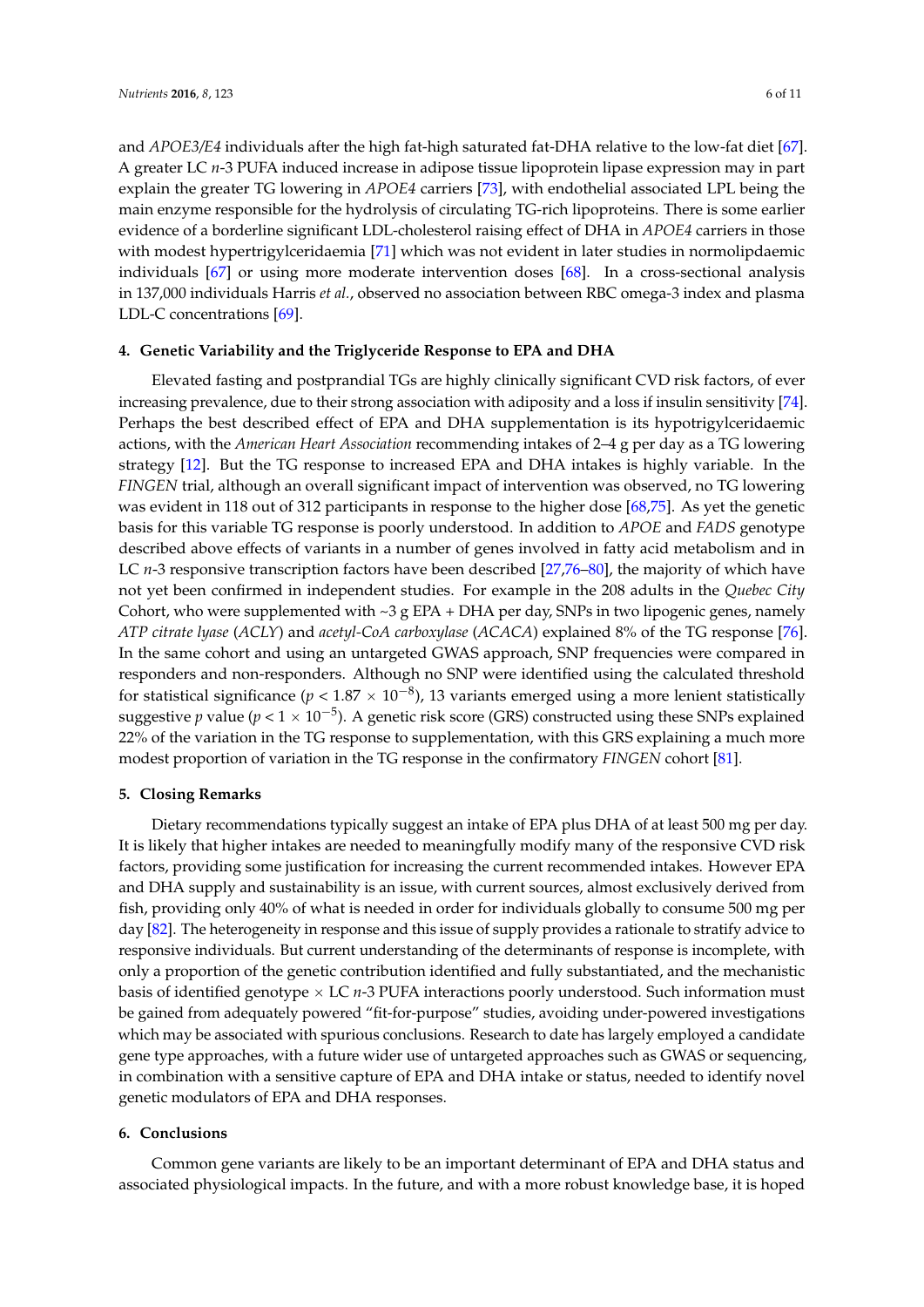that genotype could contribute to the targeting of dietary advice with for example increased intakes recommended in pregnancy to those with a *FADS-elongase* genetic profile indicative of a compromised EPA and DHA endogenous biosynthesis, or to *APOE4* individuals who may be likely to particularly benefit from the cognitive or TG lowering benefits.

**Acknowledgments:** The author's research in the area of EPA, DHA and "health" is part funded by a BBSRC Institute Strategic Program grant (BB/J004545/1).

**Conflicts of Interest:** The author declare no conflict of interest.

# **References**

- <span id="page-6-0"></span>1. GISSI-Prevenzione Investigators. Dietary supplementation with *n*-3 polyunsaturated fatty acids and vitamin E after myocardial infarction: Results of the gissi-prevenzione trial. Gruppo italiano per lo studio della sopravvivenza nell'infarto miocardico. *Lancet* **1999**, *354*, 447–455.
- 2. Points, E. *n*-3 fatty acids in patients with multiple cardiovascular risk factors. *N. Engl. J. Med.* **2013**, *368*, 1800–1808.
- 3. Von Schacky, C. Omega-3 fatty acids in cardiovascular disease—An uphill battle. *Prostaglandins Leukot. Essent. Fat. Acids* **2015**, *92*, 41–47. [\[CrossRef\]](http://dx.doi.org/10.1016/j.plefa.2014.05.004) [\[PubMed\]](http://www.ncbi.nlm.nih.gov/pubmed/24935800)
- <span id="page-6-1"></span>4. Bosch, J.; Gerstein, H.C.; Dagenais, G.R.; Diaz, R.; Dyal, L.; Jung, H.; Maggiono, A.P.; Probstfield, J.; Ramachandran, A.; Riddle, M.C.; *et al*. *n*-3 fatty acids and cardiovascular outcomes in patients with dysglycemia. *N. Engl. J. Med.* **2012**, *367*, 309–318. [\[PubMed\]](http://www.ncbi.nlm.nih.gov/pubmed/22686415)
- <span id="page-6-2"></span>5. Cederholm, T.; Salem, N., Jr.; Palmblad, J. Omega-3 fatty acids in the prevention of cognitive decline in humans. *Adv. Nutr.* **2013**, *4*, 672–676. [\[CrossRef\]](http://dx.doi.org/10.3945/an.113.004556) [\[PubMed\]](http://www.ncbi.nlm.nih.gov/pubmed/24228198)
- 6. Hu, F.B.; Bronner, L.; Willett, W.C.; Stampfer, M.J.; Rexrode, K.M.; Albert, C.M.; Hunter, D.; Manson, J.E. Fish and omega-3 fatty acid intake and risk of coronary heart disease in women. *JAMA* **2002**, *287*, 1815–1821. [\[CrossRef\]](http://dx.doi.org/10.1001/jama.287.14.1815) [\[PubMed\]](http://www.ncbi.nlm.nih.gov/pubmed/11939867)
- 7. Janssen, C.I.; Kiliaan, A.J. Long-chain polyunsaturated fatty acids (LCPUFA) from genesis to senescence: The influence of LCPUFA on neural development, aging, and neurodegeneration. *Prog. Lipid Res.* **2014**, *53*, 1–17. [\[CrossRef\]](http://dx.doi.org/10.1016/j.plipres.2013.10.002) [\[PubMed\]](http://www.ncbi.nlm.nih.gov/pubmed/24334113)
- 8. Mozaffarian, D.; Wu, J.H. Omega-3 fatty acids and cardiovascular disease: Effects on risk factors, molecular pathways, and clinical events. *J. Am. Coll. Cardiol.* **2011**, *58*, 2047–2067. [\[CrossRef\]](http://dx.doi.org/10.1016/j.jacc.2011.06.063) [\[PubMed\]](http://www.ncbi.nlm.nih.gov/pubmed/22051327)
- <span id="page-6-3"></span>9. Saravanan, P.; Davidson, N.C.; Schmidt, E.B.; Calder, P.C. Cardiovascular effects of marine omega-3 fatty acids. *Lancet* **2010**, *376*, 540–550. [\[CrossRef\]](http://dx.doi.org/10.1016/S0140-6736(10)60445-X)
- <span id="page-6-4"></span>10. TSO (The Stationary Office). *Scientific Advisory Committee on Nutrition (Sacn) and Committee on Toxicology (Cot), Advice on Fish Consumption: Benefits and Risks*; TSO (The Stationary Office): Norwich, UK, 2004.
- 11. Global Organisation for EPA and DHA (GOED). Global Recommendations for EPA and DHA Intake. Available online: http://www.goedomega3.com/index.php/files/download/304 (accessed on 25 February 2016).
- <span id="page-6-5"></span>12. Kris-Etherton, P.M.; Harris, W.S.; Appel, L.J. Fish consumption, fish oil, omega-3 fatty acids, and cardiovascular disease. *Circulation* **2002**, *106*, 2747–2757. [\[CrossRef\]](http://dx.doi.org/10.1161/01.CIR.0000038493.65177.94) [\[PubMed\]](http://www.ncbi.nlm.nih.gov/pubmed/12438303)
- <span id="page-6-6"></span>13. Burdge, G.C. Metabolism of α-linolenic acid in humans. *Prostaglandins Leukot. Essent. Fat. Acids* **2006**, *75*, 161–168. [\[CrossRef\]](http://dx.doi.org/10.1016/j.plefa.2006.05.013) [\[PubMed\]](http://www.ncbi.nlm.nih.gov/pubmed/16828546)
- <span id="page-6-7"></span>14. Burdge, G.C.; Finnegan, Y.E.; Minihane, A.M.; Williams, C.M.; Wootton, S.A. Effect of altered dietary *n*-3 fatty acid intake upon plasma lipid fatty acid composition, conversion of [13C]α-linolenic acid to longer-chain fatty acids and partitioning towards β-oxidation in older men. *Br. J. Nutr.* **2003**, *90*, 311–321. [\[CrossRef\]](http://dx.doi.org/10.1079/BJN2003901) [\[PubMed\]](http://www.ncbi.nlm.nih.gov/pubmed/12908891)
- <span id="page-6-8"></span>15. Childs, C.E.; Kew, S.; Finnegan, Y.E.; Minihane, A.M.; Leigh-Firbank, E.C.; Williams, C.M.; Calder, P.C. Increased dietary α-linolenic acid has sex-specific effects upon eicosapentaenoic acid status in humans: Re-examination of data from a randomised, placebo-controlled, parallel study. *Nutr. J.* **2014**, *13*. [\[CrossRef\]](http://dx.doi.org/10.1186/1475-2891-13-113) [\[PubMed\]](http://www.ncbi.nlm.nih.gov/pubmed/25496415)
- <span id="page-6-9"></span>16. Gillingham, L.G.; Harding, S.V.; Rideout, T.C.; Yurkova, N.; Cunnane, S.C.; Eck, P.K.; Jones, P.J. Dietary oils and FADS1-FADS2 genetic variants modulate (13C)α-linolenic acid metabolism and plasma fatty acid composition. *Am. J. Clin. Nutr.* **2013**, *97*, 195–207. [\[CrossRef\]](http://dx.doi.org/10.3945/ajcn.112.043117) [\[PubMed\]](http://www.ncbi.nlm.nih.gov/pubmed/23221573)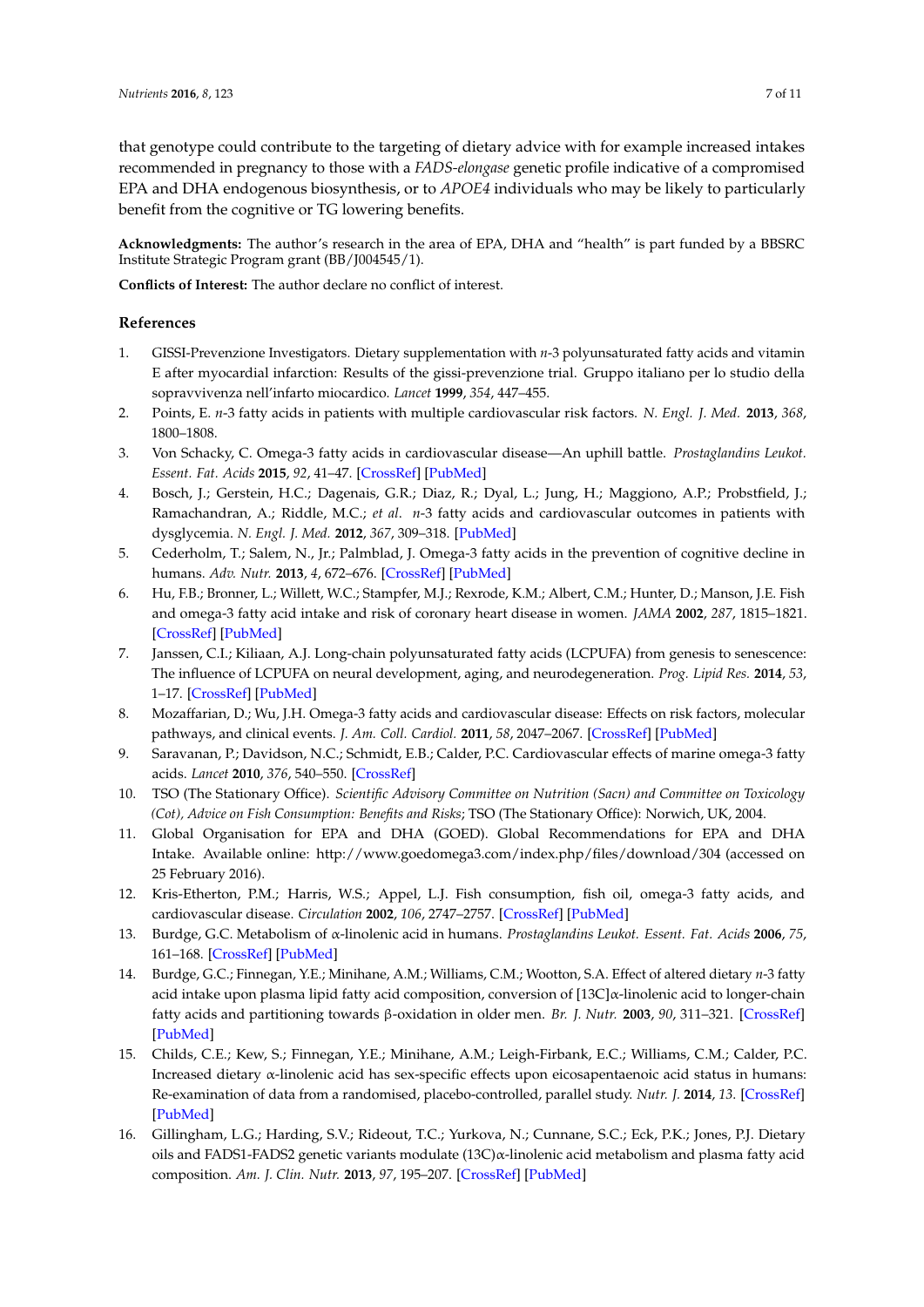- <span id="page-7-0"></span>17. Feeney, E.; O'Brien, S.; Scannell, A.; Markey, A.; Gibney, E.R. Genetic variation in taste perception: Does it have a role in healthy eating? *Proc. Nutr. Soc.* **2011**, *70*, 135–143. [\[CrossRef\]](http://dx.doi.org/10.1017/S0029665110003976) [\[PubMed\]](http://www.ncbi.nlm.nih.gov/pubmed/21092367)
- <span id="page-7-1"></span>18. Mennella, J.A.; Bobowski, N.K. The sweetness and bitterness of childhood: Insights from basic research on taste preferences. *Physiol. Behavior* **2015**, *152*, 502–507. [\[CrossRef\]](http://dx.doi.org/10.1016/j.physbeh.2015.05.015) [\[PubMed\]](http://www.ncbi.nlm.nih.gov/pubmed/26002822)
- <span id="page-7-2"></span>19. Ian Givens, D.; Gibbs, R.A. Current intakes of EPA and DHA in European populations and the potential of animal-derived foods to increase them. *Proc. Nutr. Soc.* **2008**, *67*, 273–280. [\[CrossRef\]](http://dx.doi.org/10.1017/S0029665108007167) [\[PubMed\]](http://www.ncbi.nlm.nih.gov/pubmed/18498671)
- <span id="page-7-3"></span>20. Lemaitre, R.N.; Siscovick, D.S.; Berry, E.M.; Kark, J.D.; Friedlander, Y. Familial aggregation of red blood cell membrane fatty acid composition: The kibbutzim family study. *Metab. Clin. Exp.* **2008**, *57*, 662–668. [\[CrossRef\]](http://dx.doi.org/10.1016/j.metabol.2007.12.011) [\[PubMed\]](http://www.ncbi.nlm.nih.gov/pubmed/18442630)
- <span id="page-7-4"></span>21. Harris, W.S.; Pottala, J.V.; Lacey, S.M.; Vasan, R.S.; Larson, M.G.; Robins, S.J. Clinical correlates and heritability of erythrocyte eicosapentaenoic and docosahexaenoic acid content in the framingham heart study. *Atherosclerosis* **2012**, *225*, 425–431. [\[CrossRef\]](http://dx.doi.org/10.1016/j.atherosclerosis.2012.05.030) [\[PubMed\]](http://www.ncbi.nlm.nih.gov/pubmed/22727409)
- <span id="page-7-5"></span>22. Marquardt, A.; Stohr, H.; White, K.; Weber, B.H. cDNA cloning, genomic structure, and chromosomal localization of three members of the human fatty acid desaturase family. *Genomics* **2000**, *66*, 175–183. [\[CrossRef\]](http://dx.doi.org/10.1006/geno.2000.6196) [\[PubMed\]](http://www.ncbi.nlm.nih.gov/pubmed/10860662)
- <span id="page-7-6"></span>23. NCBI. National Center for Biotechnology Information dbSNP Database. Available online: http://www. ncbi.nlm.nih.gov/SNP/ (accessed on 25 February 2016).
- <span id="page-7-7"></span>24. Schaeffer, L.; Gohlke, H.; Muller, M.; Heid, I.M.; Palmer, L.J.; Kompauer, I.; Demmelmair, H.; Illig, T.; Koletzko, B.; Heinrich, J. Common genetic variants of the *FADS*1 *FADS*2 gene cluster and their reconstructed haplotypes are associated with the fatty acid composition in phospholipids. *Hum. Mol. Genet.* **2006**, *15*, 1745–1756. [\[CrossRef\]](http://dx.doi.org/10.1093/hmg/ddl117) [\[PubMed\]](http://www.ncbi.nlm.nih.gov/pubmed/16670158)
- <span id="page-7-8"></span>25. Baylin, A.; Ruiz-Narvaez, E.; Kraft, P.; Campos, H. Alpha-linolenic acid, delta6-desaturase gene polymorphism, and the risk of nonfatal myocardial infarction. *Am. J. Clin. Nutr.* **2007**, *85*, 554–560. [\[PubMed\]](http://www.ncbi.nlm.nih.gov/pubmed/17284757)
- 26. Malerba, G.; Schaeffer, L.; Xumerle, L.; Klopp, N.; Trabetti, E.; Biscuola, M.; Cavallari, U.; Galavotti, R.; Martinelli, N.; Guarini, P.; *et al*. SNPS of the FADS gene cluster are associated with polyunsaturated fatty acids in a cohort of patients with cardiovascular disease. *Lipids* **2008**, *43*, 289–299. [\[CrossRef\]](http://dx.doi.org/10.1007/s11745-008-3158-5) [\[PubMed\]](http://www.ncbi.nlm.nih.gov/pubmed/18320251)
- <span id="page-7-10"></span>27. Martinelli, N.; Girelli, D.; Malerba, G.; Guarini, P.; Illig, T.; Trabetti, E.; Sandri, M.; Friso, S.; Pizzolo, F.; Schaeffer, L.; *et al*. Fads genotypes and desaturase activity estimated by the ratio of arachidonic acid to linoleic acid are associated with inflammation and coronary artery disease. *Am. J. Clin. Nutr.* **2008**, *88*, 941–949. [\[PubMed\]](http://www.ncbi.nlm.nih.gov/pubmed/18842780)
- 28. Rzehak, P.; Heinrich, J.; Klopp, N.; Schaeffer, L.; Hoff, S.; Wolfram, G.; Illig, T.; Linseisen, J. Evidence for an association between genetic variants of the fatty acid desaturase 1 fatty acid desaturase 2 (*FADS*1 *FADS*2) gene cluster and the fatty acid composition of erythrocyte membranes. *Br. J. Nutr.* **2009**, *101*, 20–26. [\[CrossRef\]](http://dx.doi.org/10.1017/S0007114508992564) [\[PubMed\]](http://www.ncbi.nlm.nih.gov/pubmed/18479586)
- 29. Truong, H.; DiBello, J.R.; Ruiz-Narvaez, E.; Kraft, P.; Campos, H.; Baylin, A. Does genetic variation in the delta6-desaturase promoter modify the association between  $\alpha$ -linolenic acid and the prevalence of metabolic syndrome? *Am. J. Clin. Nutr.* **2009**, *89*, 920–925. [\[CrossRef\]](http://dx.doi.org/10.3945/ajcn.2008.27107) [\[PubMed\]](http://www.ncbi.nlm.nih.gov/pubmed/19144731)
- <span id="page-7-11"></span>30. Xie, L.; Innis, S.M. Genetic variants of the fads1 fads2 gene cluster are associated with altered (*n*-6) and (*n*-3) essential fatty acids in plasma and erythrocyte phospholipids in women during pregnancy and in breast milk during lactation. *J. Nutr.* **2008**, *138*, 2222–2228. [\[CrossRef\]](http://dx.doi.org/10.3945/jn.108.096156) [\[PubMed\]](http://www.ncbi.nlm.nih.gov/pubmed/18936223)
- 31. Hellstrand, S.; Ericson, U.; Gullberg, B.; Hedblad, B.; Orho-Melander, M.; Sonestedt, E. Genetic variation in fads1 has little effect on the association between dietary PUFA intake and cardiovascular disease. *J. Nutr.* **2014**, *144*, 1356–1363. [\[CrossRef\]](http://dx.doi.org/10.3945/jn.114.192708) [\[PubMed\]](http://www.ncbi.nlm.nih.gov/pubmed/25008580)
- <span id="page-7-9"></span>32. Smith, C.E.; Follis, J.L.; Nettleton, J.A.; Foy, M.; Wu, J.H.; Ma, Y.; Tanaka, T.; Manichakul, A.W.; Wu, H.; Chu, A.Y.; *et al*. Dietary fatty acids modulate associations between genetic variants and circulating fatty acids in plasma and erythrocyte membranes: Meta-analysis of nine studies in the charge consortium. *Mol. Nutr. Food Res.* **2015**, *59*, 1373–1383. [\[CrossRef\]](http://dx.doi.org/10.1002/mnfr.201400734) [\[PubMed\]](http://www.ncbi.nlm.nih.gov/pubmed/25626431)
- <span id="page-7-12"></span>33. Harslof, L.B.; Larsen, L.H.; Ritz, C.; Hellgren, L.I.; Michaelsen, K.F.; Vogel, U.; Lauritzen, L. Fads genotype and diet are important determinants of DHA status: A cross-sectional study in danish infants. *Am. J. Clin. Nutr.* **2013**, *97*, 1403–1410. [\[CrossRef\]](http://dx.doi.org/10.3945/ajcn.113.058685) [\[PubMed\]](http://www.ncbi.nlm.nih.gov/pubmed/23636240)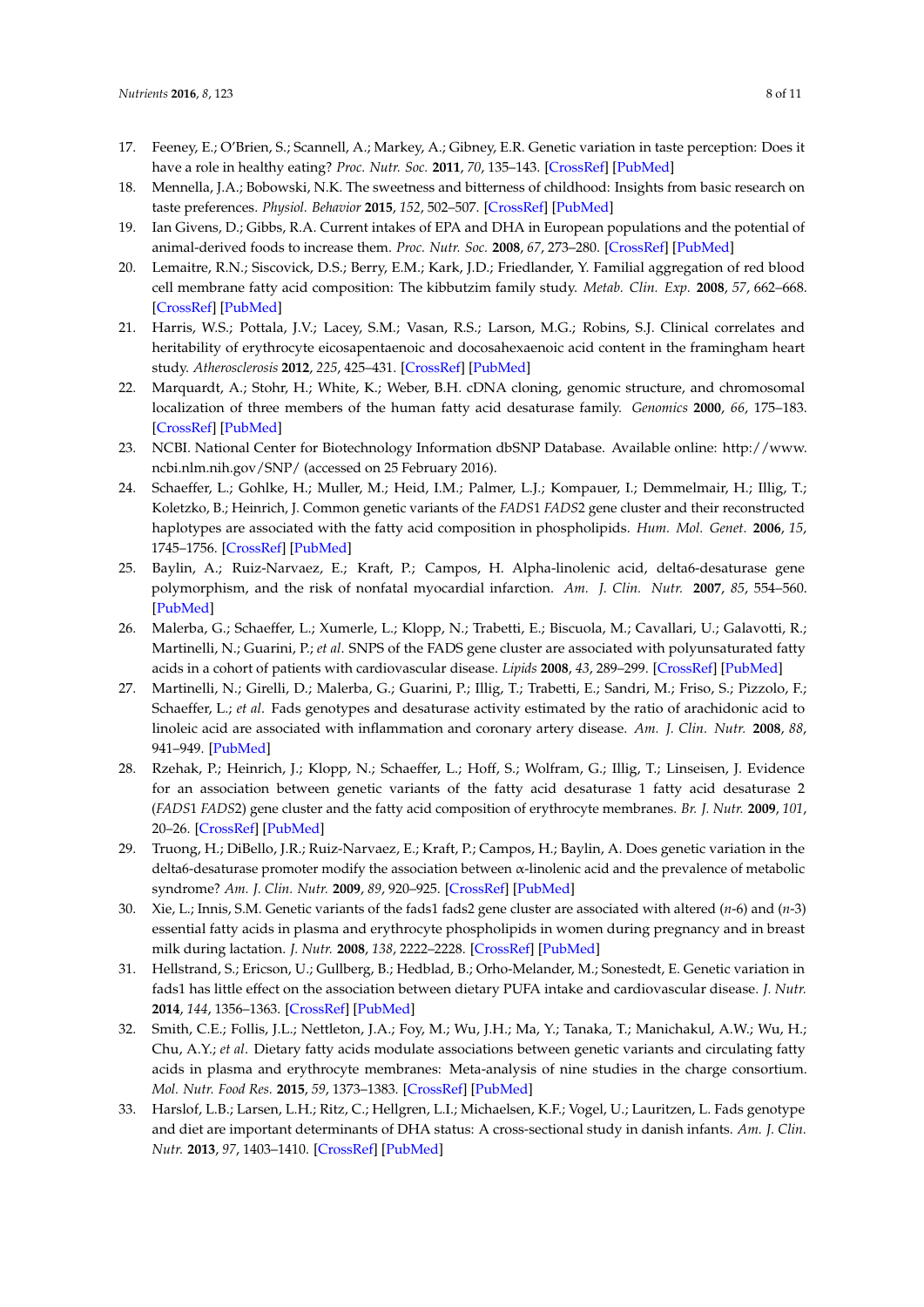- <span id="page-8-0"></span>34. Molto-Puigmarti, C.; van Dongen, M.C.; Dagnelie, P.C.; Plat, J.; Mensink, R.P.; Tan, F.E.; Heinrich, J.; Thijs, C. Maternal but not fetal fads gene variants modify the association between maternal long-chain PUFA intake in pregnancy and birth weight. *J. Nutr.* **2014**, *144*, 1430–1437. [\[CrossRef\]](http://dx.doi.org/10.3945/jn.114.194035) [\[PubMed\]](http://www.ncbi.nlm.nih.gov/pubmed/24991040)
- <span id="page-8-1"></span>35. Lemaitre, R.N.; Tanaka, T.; Tang, W.; Manichaikul, A.; Foy, M.; Kabagambe, E.K.; Nettleton, J.A.; King, I.B.; Weng, L.C.; Bhattacharya, S.; *et al*. Genetic loci associated with plasma phospholipid *n*-3 fatty acids: A meta-analysis of genome-wide association studies from the charge consortium. *PLoS Genet.* **2011**, *7*, e1002193. [\[CrossRef\]](http://dx.doi.org/10.1371/journal.pgen.1002193) [\[PubMed\]](http://www.ncbi.nlm.nih.gov/pubmed/21829377)
- <span id="page-8-5"></span>36. Tanaka, T.; Shen, J.; Abecasis, G.R.; Kisialiou, A.; Ordovas, J.M.; Guralnik, J.M.; Singleton, A.; Bandinelli, S.; Cherubini, A.; Arnett, D.; *et al*. Genome-wide association study of plasma polyunsaturated fatty acids in the inchianti study. *PLoS Genet.* **2009**, *5*, e1000338. [\[CrossRef\]](http://dx.doi.org/10.1371/journal.pgen.1000338) [\[PubMed\]](http://www.ncbi.nlm.nih.gov/pubmed/19148276)
- 37. Tintle, N.L.; Pottala, J.V.; Lacey, S.; Ramachandran, V.; Westra, J.; Rogers, A.; Clark, J.; Olthoff, B.; Larson, M.; Harris, W.; *et al*. A genome-wide association study of saturated, mono- and polyunsaturated red blood cell fatty acids in the Framingham heart offspring study. *Prostaglandins Leukot. Essent. Fat. Acids* **2015**, *94*, 65–72. [\[CrossRef\]](http://dx.doi.org/10.1016/j.plefa.2014.11.007) [\[PubMed\]](http://www.ncbi.nlm.nih.gov/pubmed/25500335)
- <span id="page-8-2"></span>38. Wang, L.; Athinarayanan, S.; Jiang, G.; Chalasani, N.; Zhang, M.; Liu, W. Fatty acid desaturase 1 gene polymorphisms control human hepatic lipid composition. *Hepatology* **2015**, *61*, 119–128. [\[CrossRef\]](http://dx.doi.org/10.1002/hep.27373) [\[PubMed\]](http://www.ncbi.nlm.nih.gov/pubmed/25123259)
- <span id="page-8-3"></span>39. Gregory, M.K.; Gibson, R.A.; Cook-Johnson, R.J.; Cleland, L.G.; James, M.J. Elongase reactions as control points in long-chain polyunsaturated fatty acid synthesis. *PLoS ONE* **2011**, *6*, e29662. [\[CrossRef\]](http://dx.doi.org/10.1371/journal.pone.0029662) [\[PubMed\]](http://www.ncbi.nlm.nih.gov/pubmed/22216341)
- <span id="page-8-4"></span>40. Molto-Puigmarti, C.; Plat, J.; Mensink, R.P.; Muller, A.; Jansen, E.; Zeegers, M.P.; Thijs, C. Fads1 fads2 gene variants modify the association between fish intake and the docosahexaenoic acid proportions in human milk. *Am. J. Clin. Nutr.* **2010**, *91*, 1368–1376. [\[CrossRef\]](http://dx.doi.org/10.3945/ajcn.2009.28789) [\[PubMed\]](http://www.ncbi.nlm.nih.gov/pubmed/20335541)
- <span id="page-8-6"></span>41. Aulchenko, Y.S.; Ripatti, S.; Lindqvist, I.; Boomsma, D.; Heid, I.M.; Pramstaller, P.P.; Penninx, B.W.; Janssens, A.C.; Wilson, J.F.; Spector, T.; *et al*. Loci influencing lipid levels and coronary heart disease risk in 16 european population cohorts. *Nat. Genet.* **2009**, *41*, 47–55. [\[CrossRef\]](http://dx.doi.org/10.1038/ng.269) [\[PubMed\]](http://www.ncbi.nlm.nih.gov/pubmed/19060911)
- <span id="page-8-7"></span>42. Sabatti, C.; Service, S.K.; Hartikainen, A.L.; Pouta, A.; Ripatti, S.; Brodsky, J.; Jones, C.G.; Zaitlen, N.A.; Varilo, T.; Kaakinen, M.; *et al*. Genome-wide association analysis of metabolic traits in a birth cohort from a founder population. *Nat. Genet.* **2009**, *41*, 35–46. [\[CrossRef\]](http://dx.doi.org/10.1038/ng.271) [\[PubMed\]](http://www.ncbi.nlm.nih.gov/pubmed/19060910)
- <span id="page-8-8"></span>43. Fumagalli, M.; Moltke, I.; Grarup, N.; Racimo, F.; Bjerregaard, P.; Jorgensen, M.E.; Korneliussen, T.S.; Gerbault, P.; Skotte, L.; Linneberg, A.; *et al*. Greenlandic inuit show genetic signatures of diet and climate adaptation. *Science* **2015**, *349*, 1343–1347. [\[CrossRef\]](http://dx.doi.org/10.1126/science.aab2319) [\[PubMed\]](http://www.ncbi.nlm.nih.gov/pubmed/26383953)
- <span id="page-8-9"></span>44. Al-Hilal, M.; Alsaleh, A.; Maniou, Z.; Lewis, F.J.; Hall, W.L.; Sanders, T.A.; O'Dell, S.D. Genetic variation at the fads1-fads2 gene locus influences delta-5 desaturase activity and LC-PUFA proportions after fish oil supplement. *J. Lipid Res.* **2013**, *54*, 542–551. [\[CrossRef\]](http://dx.doi.org/10.1194/jlr.P032276) [\[PubMed\]](http://www.ncbi.nlm.nih.gov/pubmed/23160180)
- <span id="page-8-10"></span>45. Alsaleh, A.; Maniou, Z.; Lewis, F.J.; Hall, W.L.; Sanders, T.A.; O'Dell, S.D. ELOVL2 gene polymorphisms are associated with increases in plasma eicosapentaenoic and docosahexaenoic acid proportions after fish oil supplement. *Genes Nutr.* **2014**, *9*. [\[CrossRef\]](http://dx.doi.org/10.1007/s12263-013-0362-6) [\[PubMed\]](http://www.ncbi.nlm.nih.gov/pubmed/24292947)
- <span id="page-8-11"></span>46. Abdelmagid, S.A.; Clarke, S.E.; Roke, K.; Nielsen, D.E.; Badawi, A.; El-Sohemy, A.; Mutch, D.M.; Ma, D.W. Ethnicity, sex, fads genetic variation, and hormonal contraceptive use influence delta-5- and delta-6-desaturase indices and plasma docosahexaenoic acid concentration in young canadian adults: A cross-sectional study. *Nutr. Metab.* **2015**, *12*. [\[CrossRef\]](http://dx.doi.org/10.1186/s12986-015-0010-9) [\[PubMed\]](http://www.ncbi.nlm.nih.gov/pubmed/25914723)
- <span id="page-8-12"></span>47. Minihane, A.M.; Jofre-Monseny, L.; Olano-Martin, E.; Rimbach, G. Apoe genotype, cardiovascular risk and responsiveness to dietary fat manipulation. *Proc. Nutr. Soc.* **2007**, *66*, 183–197. [\[CrossRef\]](http://dx.doi.org/10.1017/S0029665107005435) [\[PubMed\]](http://www.ncbi.nlm.nih.gov/pubmed/17466101)
- <span id="page-8-13"></span>48. Shore, V.G.; Shore, B. Heterogeneity of human plasma very low density lipoproteins. Separation of species differing in protein components. *Biochemistry* **1973**, *12*, 502–507. [\[CrossRef\]](http://dx.doi.org/10.1021/bi00727a022) [\[PubMed\]](http://www.ncbi.nlm.nih.gov/pubmed/4345806)
- <span id="page-8-14"></span>49. Zhong, N.; Weisgraber, K.H. Understanding the association of apolipoprotein e4 with alzheimer disease: Clues from its structure. *J. Biol. Chem.* **2009**, *284*, 6027–6031. [\[CrossRef\]](http://dx.doi.org/10.1074/jbc.R800009200) [\[PubMed\]](http://www.ncbi.nlm.nih.gov/pubmed/18948255)
- <span id="page-8-15"></span>50. Bennet, A.M.; Di Angelantonio, E.; Ye, Z.; Wensley, F.; Dahlin, A.; Ahlbom, A.; Keavney, B.; Collins, R.; Wiman, B.; de Faire, U.; *et al*. Association of apolipoprotein E genotypes with lipid levels and coronary risk. *JAMA* **2007**, *298*, 1300–1311. [\[CrossRef\]](http://dx.doi.org/10.1001/jama.298.11.1300) [\[PubMed\]](http://www.ncbi.nlm.nih.gov/pubmed/17878422)
- <span id="page-8-16"></span>51. Khan, T.A.; Shah, T.; Prieto, D.; Zhang, W.; Price, J.; Fowkes, G.R.; Cooper, J.; Talmud, P.J.; Humphries, S.E.; Sundstrom, J.; *et al*. Apolipoprotein e genotype, cardiovascular biomarkers and risk of stroke: Systematic review and meta-analysis of 14,015 stroke cases and pooled analysis of primary biomarker data from up to 60,883 individuals. *Int. J. Epidemiol.* **2013**, *42*, 475–492. [\[CrossRef\]](http://dx.doi.org/10.1093/ije/dyt034) [\[PubMed\]](http://www.ncbi.nlm.nih.gov/pubmed/23569189)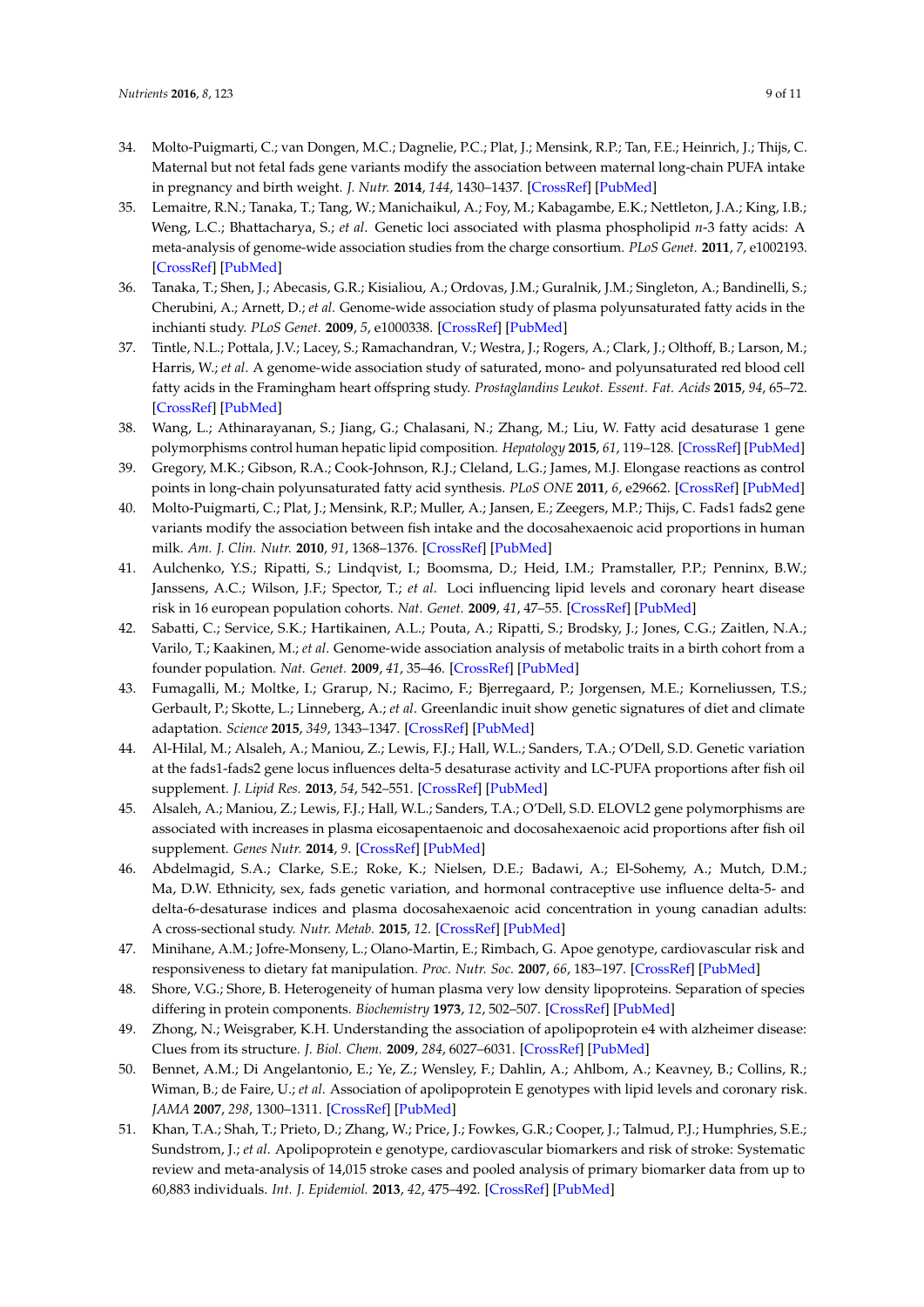- <span id="page-9-0"></span>52. Masson, L.F.; McNeill, G.; Avenell, A. Genetic variation and the lipid response to dietary intervention: A systematic review. *Am. J. Clin. Nutr.* **2003**, *77*, 1098–1111. [\[PubMed\]](http://www.ncbi.nlm.nih.gov/pubmed/12716659)
- <span id="page-9-1"></span>53. Sarkkinen, E.; Korhonen, M.; Erkkila, A.; Ebeling, T.; Uusitupa, M. Effect of apolipoprotein e polymorphism on serum lipid response to the separate modification of dietary fat and dietary cholesterol. *Am. J. Clin. Nutr.* **1998**, *68*, 1215–1222. [\[PubMed\]](http://www.ncbi.nlm.nih.gov/pubmed/9846849)
- <span id="page-9-2"></span>54. Humphries, S.E.; Talmud, P.J.; Hawe, E.; Bolla, M.; Day, I.N.; Miller, G.J. Apolipoprotein e4 and coronary heart disease in middle-aged men who smoke: A prospective study. *Lancet* **2001**, *358*, 115–119. [\[CrossRef\]](http://dx.doi.org/10.1016/S0140-6736(01)05330-2)
- <span id="page-9-3"></span>55. Beekman, M.; Blanche, H.; Perola, M.; Hervonen, A.; Bezrukov, V.; Sikora, E.; Flachsbart, F.; Christiansen, L.; De Craen, A.J.; Kirkwood, T.B.; *et al*. Genome-wide linkage analysis for human longevity: Genetics of healthy aging study. *Aging Cell* **2013**, *12*, 184–193. [\[CrossRef\]](http://dx.doi.org/10.1111/acel.12039) [\[PubMed\]](http://www.ncbi.nlm.nih.gov/pubmed/23286790)
- <span id="page-9-4"></span>56. Broer, L.; Buchman, A.S.; Deelen, J.; Evans, D.S.; Faul, J.D.; Lunetta, K.L.; Sebastiani, P.; Smith, J.A.; Smith, A.V.; Tanaka, T.; *et al*. Gwas of longevity in charge consortium confirms APOE and FOXO3 candidacy. *J. Gerontol. Ser. A Biol. Sci. Med. Sci.* **2015**, *70*, 110–118. [\[CrossRef\]](http://dx.doi.org/10.1093/gerona/glu166) [\[PubMed\]](http://www.ncbi.nlm.nih.gov/pubmed/25199915)
- <span id="page-9-5"></span>57. Bertram, L.; McQueen, M.B.; Mullin, K.; Blacker, D.; Tanzi, R.E. Systematic meta-analyses of alzheimer disease genetic association studies: The alzgene database. *Nat. Genet.* **2007**, *39*, 17–23. [\[CrossRef\]](http://dx.doi.org/10.1038/ng1934) [\[PubMed\]](http://www.ncbi.nlm.nih.gov/pubmed/17192785)
- <span id="page-9-6"></span>58. Huang, T.L.; Zandi, P.P.; Tucker, K.L.; Fitzpatrick, A.L.; Kuller, L.H.; Fried, L.P.; Burke, G.L.; Carlson, M.C. Benefits of fatty fish on dementia risk are stronger for those without Apoe ε4. *Neurology* **2005**, *65*, 1409–1414. [\[CrossRef\]](http://dx.doi.org/10.1212/01.wnl.0000183148.34197.2e) [\[PubMed\]](http://www.ncbi.nlm.nih.gov/pubmed/16275829)
- <span id="page-9-8"></span>59. Quinn, J.F.; Raman, R.; Thomas, R.G.; Yurko-Mauro, K.; Nelson, E.B.; Van Dyck, C.; Galvin, J.E.; Emond, J.; Jack, C.R., Jr.; Weiner, M.; *et al*. Docosahexaenoic acid supplementation and cognitive decline in Alzheimer disease: A randomized trial. *JAMA* **2010**, *304*, 1903–1911. [\[CrossRef\]](http://dx.doi.org/10.1001/jama.2010.1510) [\[PubMed\]](http://www.ncbi.nlm.nih.gov/pubmed/21045096)
- <span id="page-9-7"></span>60. Whalley, L.J.; Deary, I.J.; Starr, J.M.; Wahle, K.W.; Rance, K.A.; Bourne, V.J.; Fox, H.C. *n*-3 fatty acid erythrocyte membrane content, APOE ε4, and cognitive variation: An observational follow-up study in late adulthood. *Am. J. Clin. Nutr.* **2008**, *87*, 449–454. [\[PubMed\]](http://www.ncbi.nlm.nih.gov/pubmed/18258638)
- <span id="page-9-9"></span>61. Chouinard-Watkins, R.; Conway, V.; Minihane, A.M.; Jackson, K.G.; Lovegrove, J.A.; Plourde, M. Interaction between BMI and apoe genotype is associated with changes in the plasma long-chain-PUFA response to a fish-oil supplement in healthy participants. *Am. J. Clin. Nutr.* **2015**, *102*, 505–513. [\[CrossRef\]](http://dx.doi.org/10.3945/ajcn.114.103507) [\[PubMed\]](http://www.ncbi.nlm.nih.gov/pubmed/26085515)
- <span id="page-9-10"></span>62. Gregg, R.E.; Zech, L.A.; Schaefer, E.J.; Stark, D.; Wilson, D.; Brewer, H.B., Jr. Abnormal *in vivo* metabolism of apolipoprotein e4 in humans. *J. Clin. Investig.* **1986**, *78*, 815–821. [\[CrossRef\]](http://dx.doi.org/10.1172/JCI112645) [\[PubMed\]](http://www.ncbi.nlm.nih.gov/pubmed/3745440)
- <span id="page-9-11"></span>63. Chouinard-Watkins, R.; Rioux-Perreault, C.; Fortier, M.; Tremblay-Mercier, J.; Zhang, Y.; Lawrence, P.; Vohl, M.C.; Perron, P.; Lorrain, D.; Brenna, J.T.; *et al*. Disturbance in uniformly 13C-labelled DHA metabolism in elderly human subjects carrying the apoe ε4 allele. *Br. J. Nutr.* **2013**, *110*, 1751–1759. [\[CrossRef\]](http://dx.doi.org/10.1017/S0007114513001268) [\[PubMed\]](http://www.ncbi.nlm.nih.gov/pubmed/23631810)
- <span id="page-9-12"></span>64. Vandal, M.; Alata, W.; Tremblay, C.; Rioux-Perreault, C.; Salem, N., Jr.; Calon, F.; Plourde, M. Reduction in DHA transport to the brain of mice expressing human apoe4 compared to apoe2. *J. Neurochem.* **2014**, *129*, 516–526. [\[CrossRef\]](http://dx.doi.org/10.1111/jnc.12640) [\[PubMed\]](http://www.ncbi.nlm.nih.gov/pubmed/24345162)
- <span id="page-9-13"></span>65. Bazinet, R.P.; Laye, S. Polyunsaturated fatty acids and their metabolites in brain function and disease. *Nat. Rev. Neurosci.* **2014**, *15*, 771–785. [\[CrossRef\]](http://dx.doi.org/10.1038/nrn3820) [\[PubMed\]](http://www.ncbi.nlm.nih.gov/pubmed/25387473)
- <span id="page-9-14"></span>66. Nguyen, L.N.; Ma, D.; Shui, G.; Wong, P.; Cazenave-Gassiot, A.; Zhang, X.; Wenk, M.R.; Goh, E.L.; Silver, D.L. Mfsd2a is a transporter for the essential omega-3 fatty acid docosahexaenoic acid. *Nature* **2014**, *509*, 503–506. [\[CrossRef\]](http://dx.doi.org/10.1038/nature13241) [\[PubMed\]](http://www.ncbi.nlm.nih.gov/pubmed/24828044)
- <span id="page-9-15"></span>67. Carvalho-Wells, A.L.; Jackson, K.G.; Lockyer, S.; Lovegrove, J.A.; Minihane, A.M. Apoe genotype influences triglyceride and c-reactive protein responses to altered dietary fat intake in uk adults. *Am. J. Clin. Nutr.* **2012**, *96*, 1447–1453. [\[CrossRef\]](http://dx.doi.org/10.3945/ajcn.112.043240) [\[PubMed\]](http://www.ncbi.nlm.nih.gov/pubmed/23134888)
- <span id="page-9-16"></span>68. Caslake, M.J.; Miles, E.A.; Kofler, B.M.; Lietz, G.; Curtis, P.; Armah, C.K.; Kimber, A.C.; Grew, J.P.; Farrell, L.; Stannard, J.; *et al*. Effect of sex and genotype on cardiovascular biomarker response to fish oils: The fingen study. *Am. J. Clin. Nutr.* **2008**, *88*, 618–629. [\[PubMed\]](http://www.ncbi.nlm.nih.gov/pubmed/18779276)
- <span id="page-9-17"></span>69. Harris, W.S.; Pottala, J.V.; Thiselton, D.L.; S, A.V.; Baedke, A.M.; Dayspring, T.D.; Warnick, G.R.; McConnell, J.P. Does apoe genotype modify the relations between serum lipid and erythrocyte omega-3 fatty acid levels? *J. Cardiovasc. Transl. Res.* **2014**, *7*, 526–532. [\[CrossRef\]](http://dx.doi.org/10.1007/s12265-014-9554-8) [\[PubMed\]](http://www.ncbi.nlm.nih.gov/pubmed/24595593)
- 70. Liang, S.; Steffen, L.M.; Steffen, B.T.; Guan, W.; Weir, N.L.; Rich, S.S.; Manichaikul, A.; Vargas, J.D.; Tsai, M.Y. Apoe genotype modifies the association between plasma omega-3 fatty acids and plasma lipids in the multi-ethnic study of atherosclerosis (MESA). *Atherosclerosis* **2013**, *228*, 181–187. [\[CrossRef\]](http://dx.doi.org/10.1016/j.atherosclerosis.2013.02.004) [\[PubMed\]](http://www.ncbi.nlm.nih.gov/pubmed/23466070)